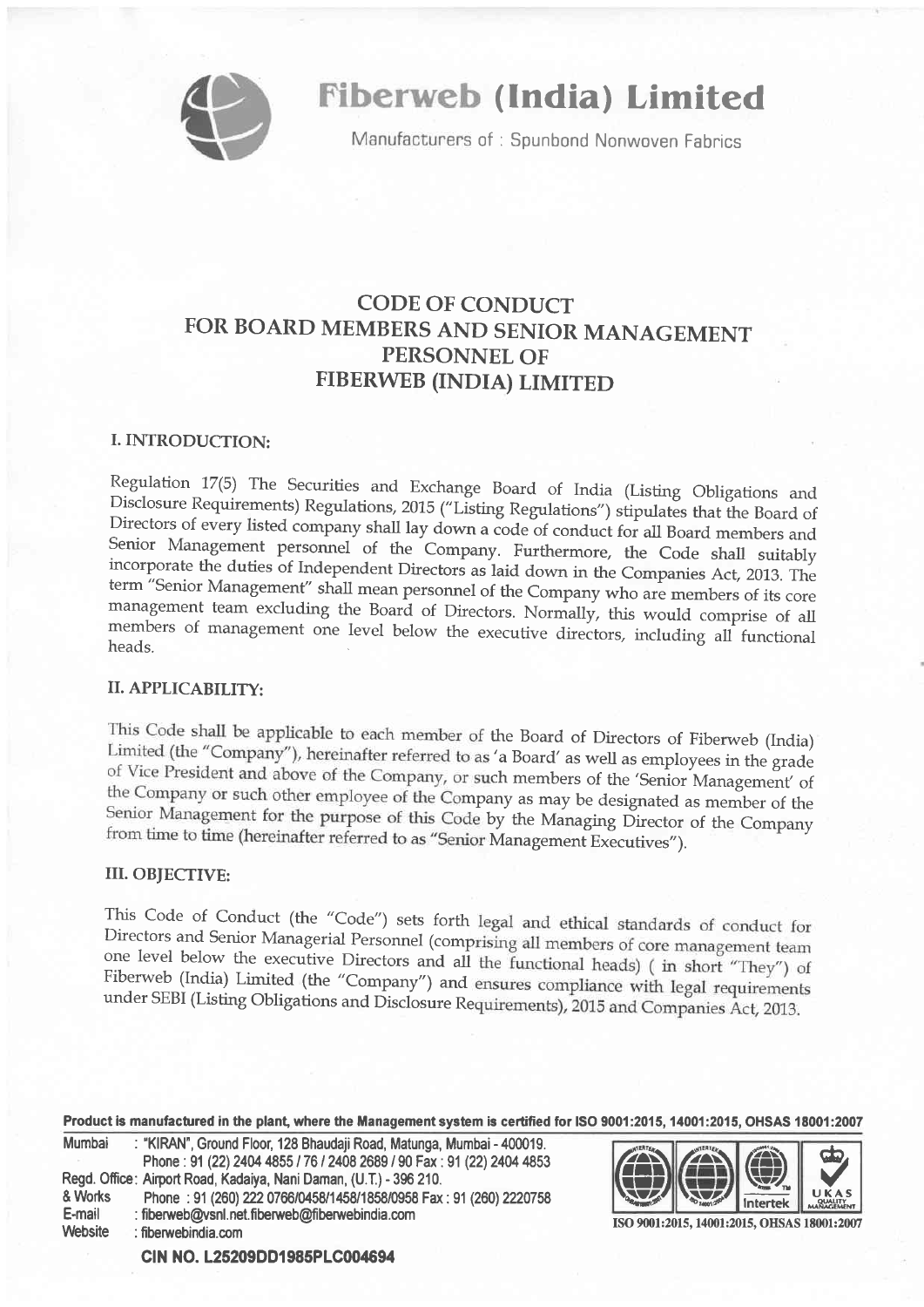#### IV. THE CODE:

#### 1. Regulatory Compliances

- i. To comply with all applicable laws, rules, regulations and regulatory orders.
- ii. To acquire appropriate up to date knowledge of requirements of compliances under various applicable stafues.

#### Accountability:

They shall discharge their duties in good faith and integrity in business judgement and in the best interests of the Company and its stakeholders. They are expected to use their best endeavors and organize the resources for advancing the Company's objectives. They shall act ethically, honestly, diligently and in good faith to protect the Company's properties, brand equity and image. They shall act in good faith, responsibly, with due care/ competence and diligence and without allowing their independent judgment to be subordinated. They shall act in the best interests of the Company and fuIfill their fiduciary obligations.

#### Conflict of Interest:

They are to be scrupulous in avoiding'conflicts of interest' with the Company. The guiding norm is that any activity or situation involving conflict or potential conflict of interest must be disclosed to the Audit Committee and the Board for appropriate action.

#### 4. Transparency:

They are to ensure that their action/s in the conduct of business is/are transparent, except where the confidentiality of the business requires otherwise. Such transparency shall be brought through appropriate policies, procedures, and maintaining supporting and proper records.

#### 5. Honest and Ethical standards:

They are to take action/s in accordance with the accepted standards of personal and professional integrity, honesty, probity, ethics, in good faith and in the best interest of the Company.

#### Business Integrity:

They are to ensure that the Company carries out its business as per accepted practices of business integrity, ethical standards, fair play and conduct, honestly, legitimately and as a fair competitor.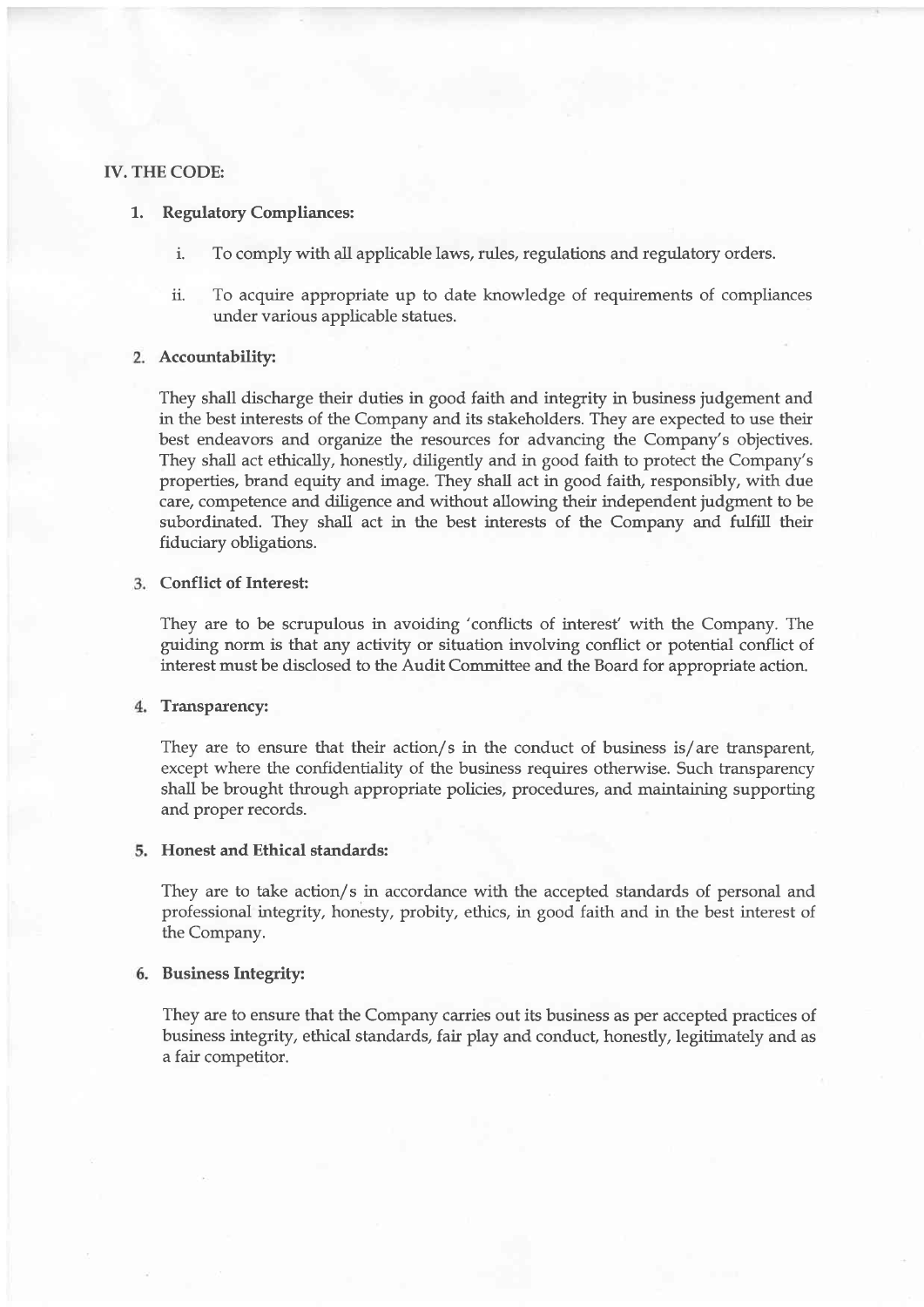### 7. Confidentiality:

Any information concerning the Company's business, performance, its customers, suppliers, etc., which is not in the public domain and to which the Directors/Senior Management personnel have access or possesses such information must be considered confidential and held in confidence, unless authorized to do so and when disclosure is required under any Iaw. No Director /Senior Management personnel shall provide any information either formally or informally, to the press or any other publicity media, unless specially authorized.

#### 8. Insider Trading:

Director/Senior Management personnel shall not derive benefit or assist others to derive benefit by giving investment advice based on unpublished price sensitive information (defined in SEBI (Prohibition of Insider Trading) Regulations, 2015) about the company and therefore constituting insider information. A11 Directors/Senior Management Personnel shall comply with SEBI (Prohibition of Insider Trading) Regulations, 2015 and insider trading policy of the Company.

#### 9. Safeguarding Company's Assets:

The use of Company's assets for illegal or non-ethical business purposes shall be strictly prohibited. Protecting the Company's assets regardless of whether the same is tangible or intangible is the responsibility of each Director/Senior Management person.

#### 10. Other Directorships:

The Directors must disclose their Directorship, Committee membership on the Board of other companies and substantial shareholding in other companies to the Board on an ongoing basis.

#### 11. Duties of Directors:

Without limiting the generality of the duties stated in the Companies Act, 2013, the Listing Regulations, SEBI (Prohibition of Insider Trading) Regulations, 2015 and the Code of Conduct for Prevention of Insider Trading framed there under and other applicable laws, the duties of a director are as under:

In terms of Section 166 of the Companies Act, 2013, a director shall:

- i. act in accordance with the articles of the Company;
- ii. act in good faith in order to promote the objects of the Company for the benefit of its members as a whole, and in the best interests of the Company, its employees, the shareholders, the community and for the protection of environment;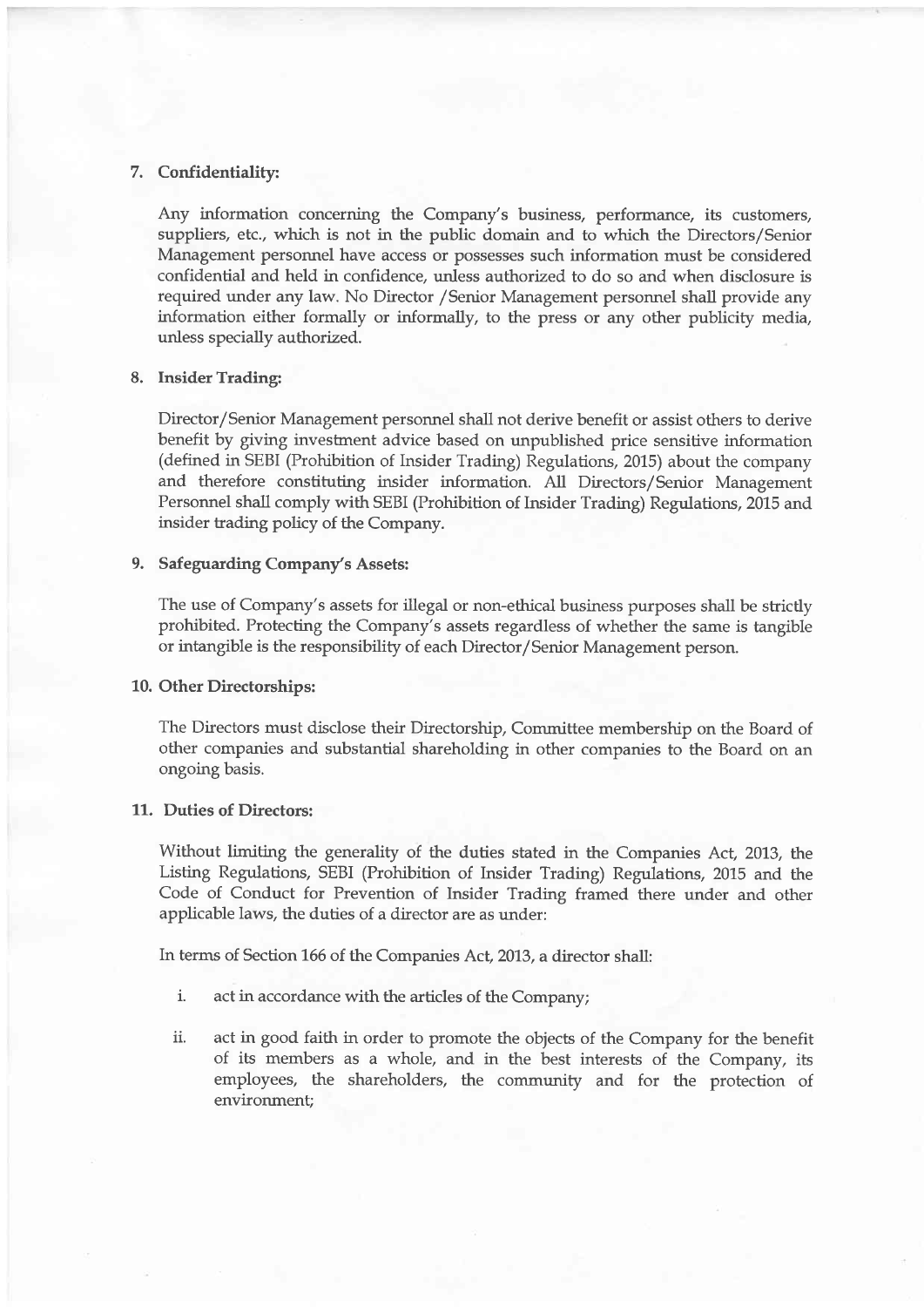- iii. exercise his duties with due and reasonable care, skill and diligence and shall exercise independent judgment;
- iv. not involve in a situation in which he may have a direct or indirect interest that conflicts, or possibly may conflict, with the interest of the Company;
- v. not achieve or attempt to achieve any undue gain or advantage either to himself or to his relatives, partrers, or associates and if such director is found guilty of making any undue gain, he shall be liable to pay an amount equal to that gain to the Company;
- vi. shall not assign his office and any assignment so made shall be void.

Further in terms of para III (Duties) of Schedule IV of Companies Act, 2013, the Independent Directors shall:

- i. undertake appropriate induction and regularly update and refresh their skills, knowledge and familiarity with the Company;
- ii. seek appropriate clarification or amplification of information and, where necessary, take and follow appropriate professional advice and opinion of outside experts at the expense of the Company;
- iii. strive to attend all meetings of the Board of Directors and of the Board committees of which he is a member;
- iv. participate constructively and actively in the comrnittees of the Board in which they are chairpersons or members;
- v. strive to attend the general meetings of the Company;
- vi. where they have concerns about the running of the Company or a proposed action, ensure that these are addressed by the Board and, to the extent that they are not resolved, insist that their concerns are recorded in the minutes of the Board meeting;
- vii. keep themselves well informed about the Company and the external environment in which it operates;
- viii. not to unfairly obstruct the functioning of an otherwise proper Board or committee of the Board;
- ix. pay sufficient attention and ensure that adequate deliberations are held before approving related party transactions and assure themselves that the same are in the interest of the Company;